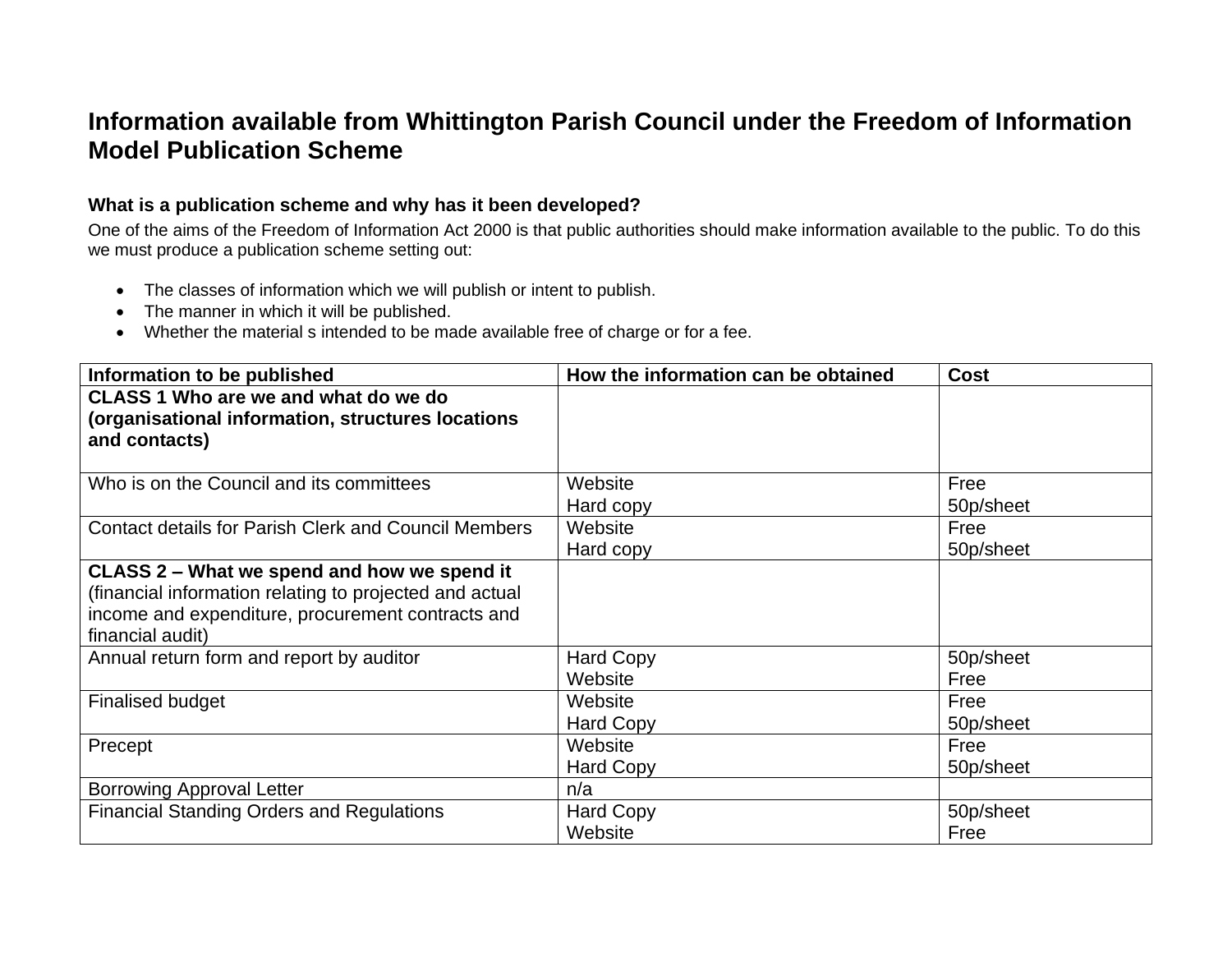| Grants given and received                                | <b>Hard Copy</b>            | 50p/sheet |
|----------------------------------------------------------|-----------------------------|-----------|
|                                                          | Website                     | Free      |
| List of current contracts awarded and value of contract  | Hard copy                   | 50p/sheet |
| Members allowances and expenses                          | <b>Hard Copy</b>            | 50p/sheet |
| <b>CLASS 3 What our priorities are and how we are</b>    |                             |           |
| doing                                                    |                             |           |
| (strategies and plans, performance indicators, audits,   |                             |           |
| inspections and reviews)                                 |                             |           |
|                                                          |                             |           |
| Parish Plan                                              | Website                     | Free      |
|                                                          | Hard copy                   | Free      |
| Annual Report to Parish and Community Meeting            | Website                     | Free      |
| (current and previous year as a minimum)                 | Hard copy                   | 50p/sheet |
| Local Charters drawn up in accordance with DCLG          | n/a                         |           |
| guidelines                                               |                             |           |
| <b>CLASS 4 How we make decisions</b>                     |                             |           |
| (decision making processes and records of                |                             |           |
| decisions)                                               |                             |           |
| Timetable of meetings (council any                       | Website                     | Free      |
| committee/subcommittee meetings and parish meeting       | Hard copy                   | 50p/sheet |
|                                                          | <b>Council Noticeboards</b> | Free      |
| Agendas of meetings (as above)                           | Website                     | Free      |
|                                                          | Hard copy                   | 50p/sheet |
|                                                          | parish notice boards        | Free      |
| Minutes of meetings (as above) - nb this will exclude    | Website                     | Free      |
| information that is properly provided as private to the  | Hard copy                   | 50p/sheet |
| meeting                                                  |                             |           |
| Reports presented to council meetings nb this will       | <b>Hard Copy</b>            | 50p/sheet |
| exclude information that is properly provided as private |                             |           |
| to the meeting                                           |                             |           |
| Responses to consultation papers                         | Hard Copy                   | 50p/sheet |
| Responses to planning applications                       | <b>Hard Copy</b>            | 50p/sheet |
| Bye laws                                                 | n/a                         |           |
| Class 5 - Our policies and procedures                    |                             |           |
| (Current written protocols, policies and procedures      |                             |           |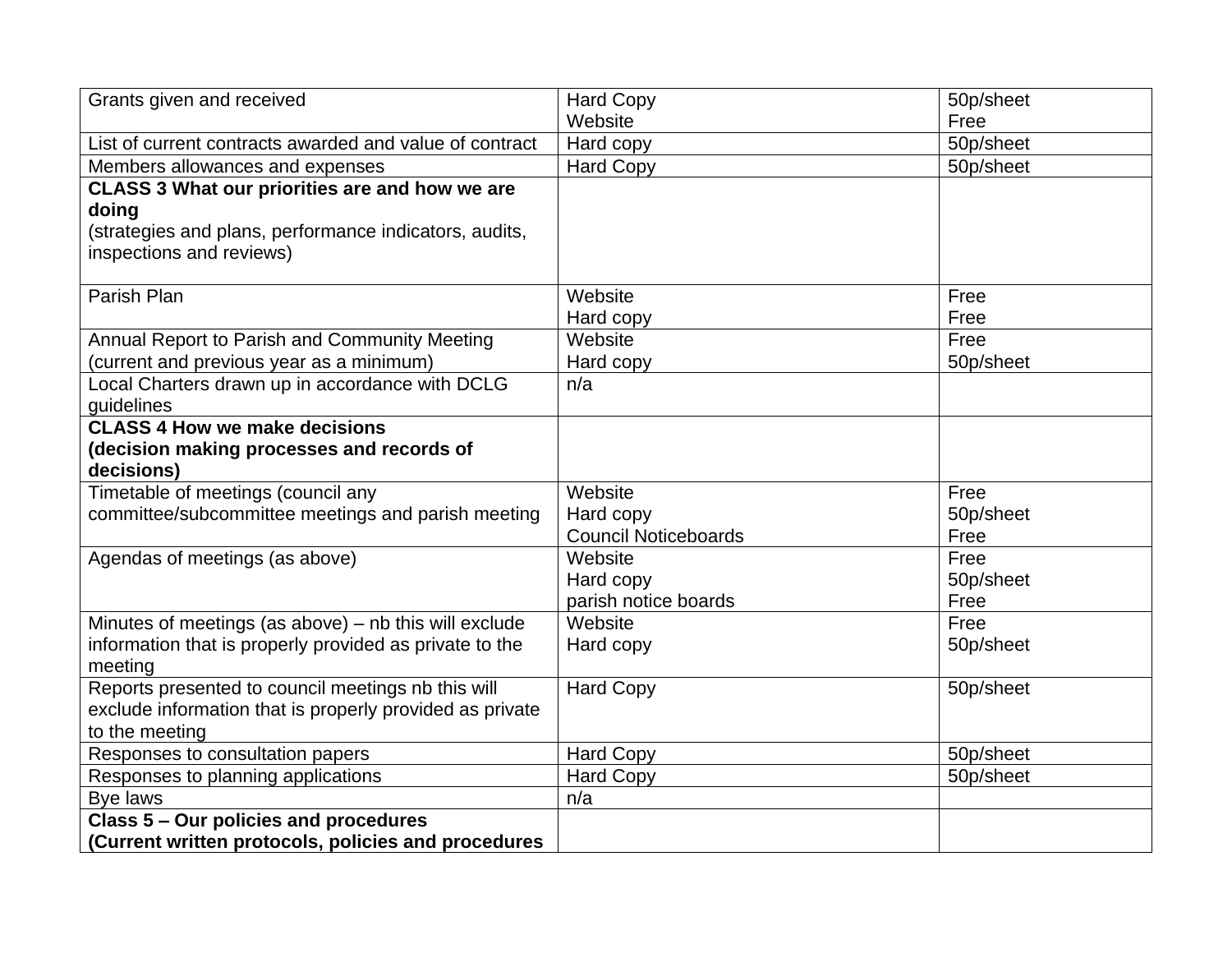| for delivering our services and responsibilities)        |                  |            |
|----------------------------------------------------------|------------------|------------|
| Polices and procedures for the conduct of council        | <b>Hard Copy</b> | 50p/sheet  |
| business                                                 | Website          | Free       |
| Procedural standing orders                               | <b>Hard Copy</b> | 50p/sheet  |
|                                                          | Website          | Free       |
| Committee and sub-committee terms of reference           | <b>Hard Copy</b> | 50p/sheet  |
|                                                          | Website          | Free       |
| Delegated authority in respect of officers               | <b>Hard Copy</b> | 50p/sheet  |
| Code of Conduct                                          | <b>Hard Copy</b> | 50p/sheet  |
|                                                          | Website          | Free       |
| <b>Policy Statements</b>                                 | <b>Hard Copy</b> | 50p/sheet  |
| Polices and Procedures for the provision of services     | <b>Hard Copy</b> | 50p/sheet  |
| and about employment of staff                            |                  |            |
| Internal policies relating to the delivery of services   | Hard copy        | 50p/sheet  |
| Equality and diversity policy                            |                  |            |
| <b>Health and Safety Policy</b>                          | Hard copy        | 50p/sheet  |
| Recruitment Polices including current vacancies          | Website          | Free       |
| Policies and procedures for handling requests for        | Hard copy        | 50p/ sheet |
| information                                              |                  |            |
| Complaints procedures (including those covering          | Website          | Free       |
| requests for information and operating the publication   | Hard copy        | 50p/sheet  |
| scheme)                                                  |                  |            |
| Information security policy                              | <b>Hard Copy</b> | 50p/sheet  |
| Records management policy (records retention,            | <b>Hard Copy</b> | 50p/sheet  |
| destruction and archive)                                 | Website          | Free       |
| Data Protection policies                                 | Website          | Free       |
|                                                          | <b>Hard Copy</b> | 50p/sheet  |
| Schedule of charges (for the publication of information) | Website          | Free       |
|                                                          | Hard copy        | 50p/sheet  |
| <b>CLASS 6 Lists and Registers</b>                       |                  |            |
| <b>Currently maintained lists and registers only</b>     |                  |            |
| Assets register                                          | Hard copy        | 50p/sheet  |
|                                                          | Website          | Free       |
| Disclosure Log (indicating the information that has been | <b>Hard Copy</b> | 50p/sheet  |
| provided in response to requests recommended as          |                  |            |